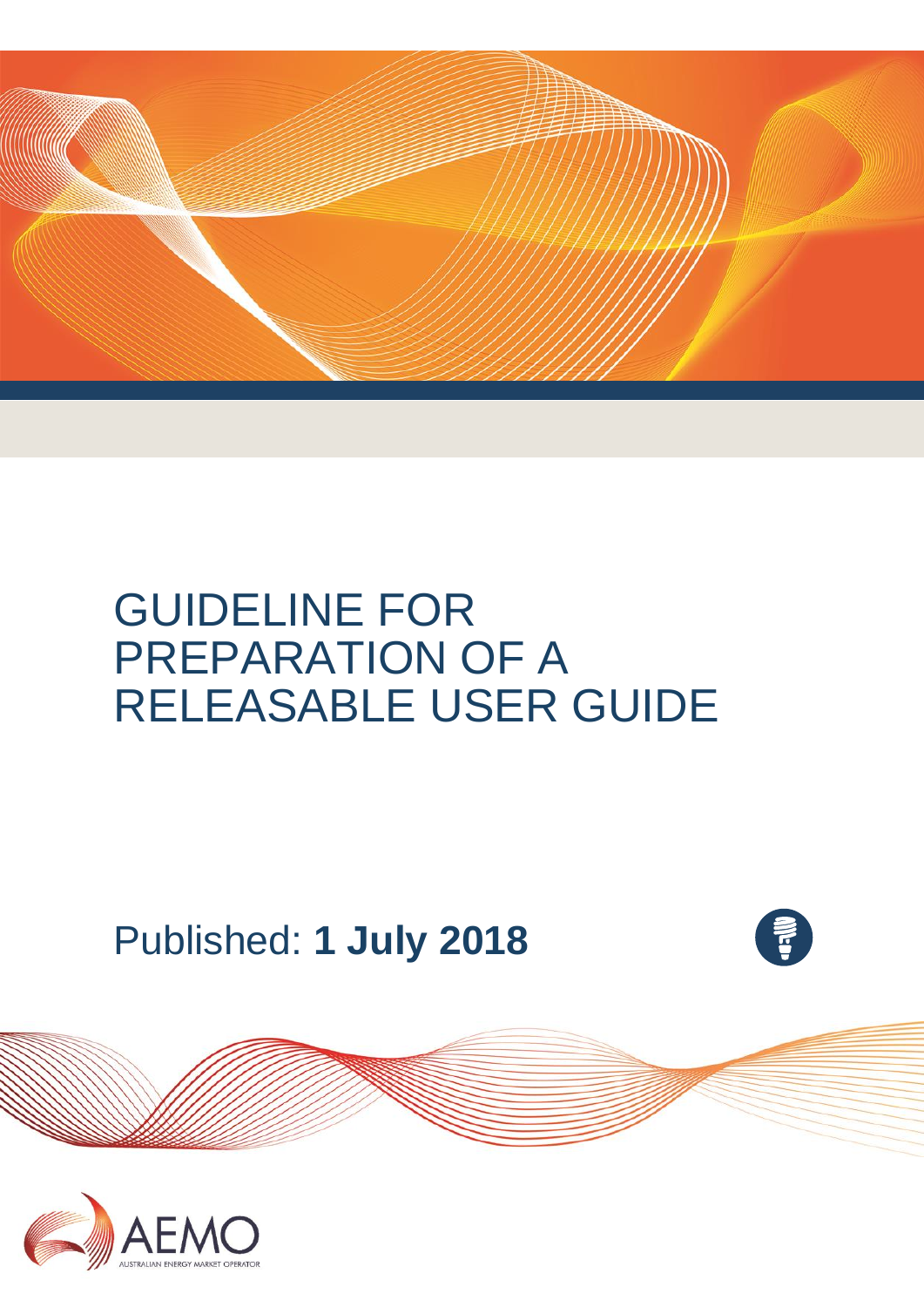

# IMPORTANT NOTICE

#### **Purpose and currency**

AEMO has prepared this document to provide information about the form and content of releasable user guides, as at the date of publication, consistent with the requirements of the Power System Model Guidelines. The National Electricity Rules (**NER**) and the National Electricity Law (**Law**) prevail over this document to the extent of any inconsistency.

#### **Disclaimer**

This document or the information in it may be subsequently updated or amended. It contains information which is provided for explanatory and guidance purposes only. This document does not constitute legal or business advice, and should not be relied on as a substitute for obtaining detailed advice about the Law, the NER, or any other applicable laws, procedures or policies. AEMO has made every effort to ensure the quality of the information but cannot guarantee its accuracy or completeness.

Accordingly, to the maximum extent permitted by law, AEMO and its officers, employees and consultants involved in the preparation of this document:

- make no representation or warranty, express or implied, as to the currency, accuracy, reliability or completeness of the explanatory information in this document; and
- are not liable (whether by reason of negligence or otherwise) for any statements or representations in this document, or any omissions from it, or for any use or reliance on the information in it.

© 2018 Australian Energy Market Operator Limited. The material in this publication may be used in accordance with the [copyright permissions on AEMO's website.](http://aemo.com.au/Privacy_and_Legal_Notices/Copyright_Permissions_Notice)

Australian Energy Market Operator Ltd ABN 94 072 010 327 [www.aemo.com.au](http://www.aemo.com.au/) [info@aemo.com.au](mailto:info@aemo.com.au)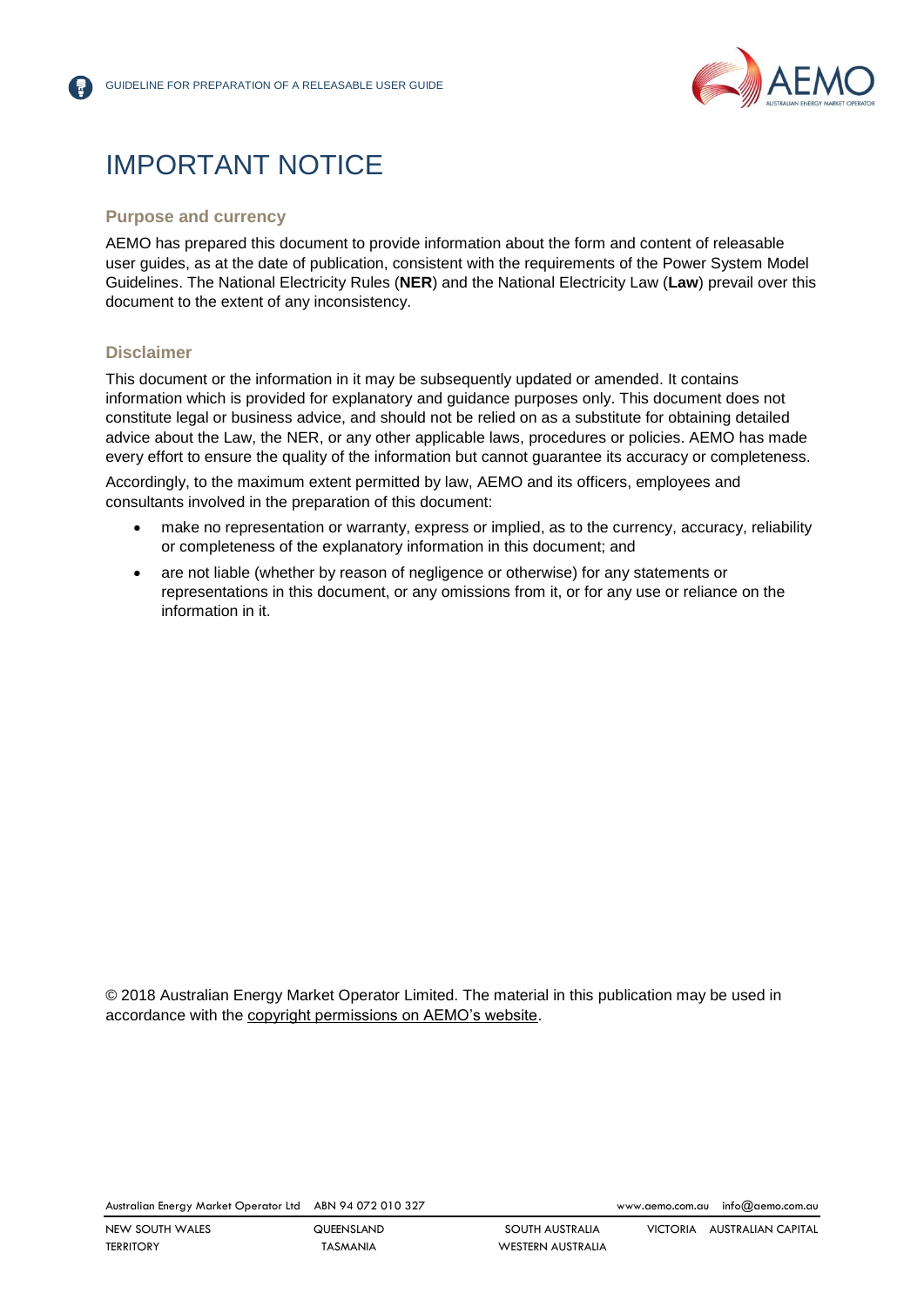

# **CONTENTS**

| 1.             | <b>Introduction</b>                      | 4  |
|----------------|------------------------------------------|----|
| 2.             | Use of the releasable user guide         | 5  |
| 3 <sub>1</sub> | <b>Confidentiality</b>                   | 5  |
| 4.             | releasable user guide must be up to date | 5  |
| 5.             | The releasable user guide template       | 6  |
|                | ABBREVIATIONS AND DEFINITIONS            | 21 |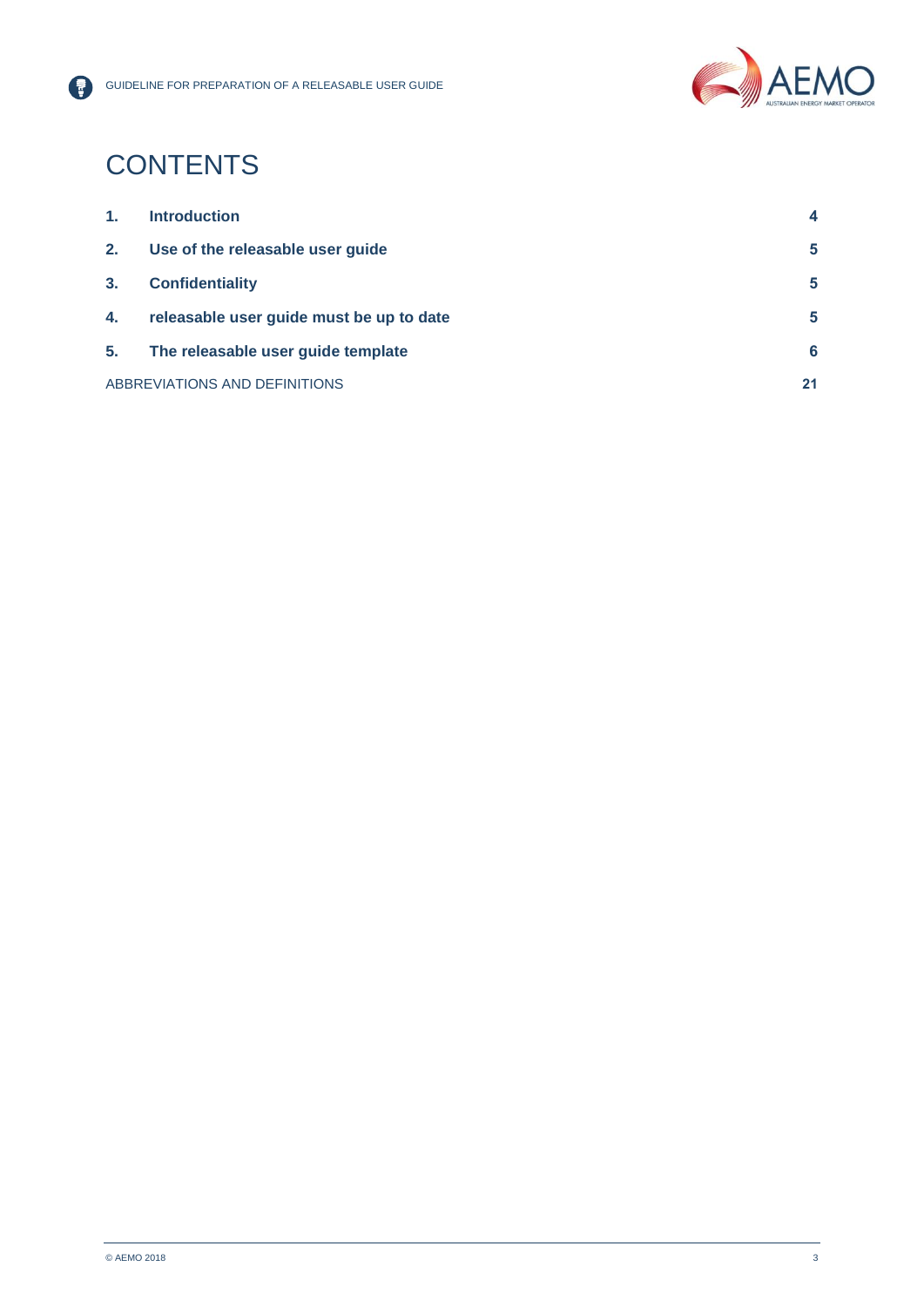

# <span id="page-3-0"></span>1. INTRODUCTION

A Generator for a generating system required to provide models under S5.5.7(b1)(1)(i) of the National Electricity Rules (NER) must provide separate releasable user guides for RMS and EMT models to AEMO and to the relevant Network Service Providers (**NSPs**) under clause S5.2.4(b) of the NER.

This Guideline has been prepared to assist Generators in the development of a releasable user guide in respect of their generating systems. A releasable user guide is a document associated with a functional block diagram and model source code (combined, forming the **Model**). A releasable user guide must contain sufficient information to enable a Registered Participant **without any prior knowledge of the plant** to use encrypted model source code provided under clause 3.13.3(l) of the NER to carry out power system studies for planning and operational purposes.

This Guideline explains how Generators should prepare a releasable user guide, including the information required, examples of information and, where relevant, the preferred form for the information (for example, tables or charts).

There may be other factors that impact the information to be provided in a releasable user guide, and it is the responsibility of Generators to ensure they fulfil all relevant obligations in providing the releasable user guide to AEMO, with reference to the versions of NER and AEMO's Power System Model Guidelines that are current at the time of submission.

This Guideline is current as at 1 July 2018 and reflects changes made when the *National Electricity Amendment (Generating System Model Guidelines) Rule 2017 No. 11* came into effect on 1 July 2018.

This Guideline uses many terms that are defined in the NER. Failure to italicise those terms does not affect their meaning. There is a glossary for other terms and abbreviations at the end of this document.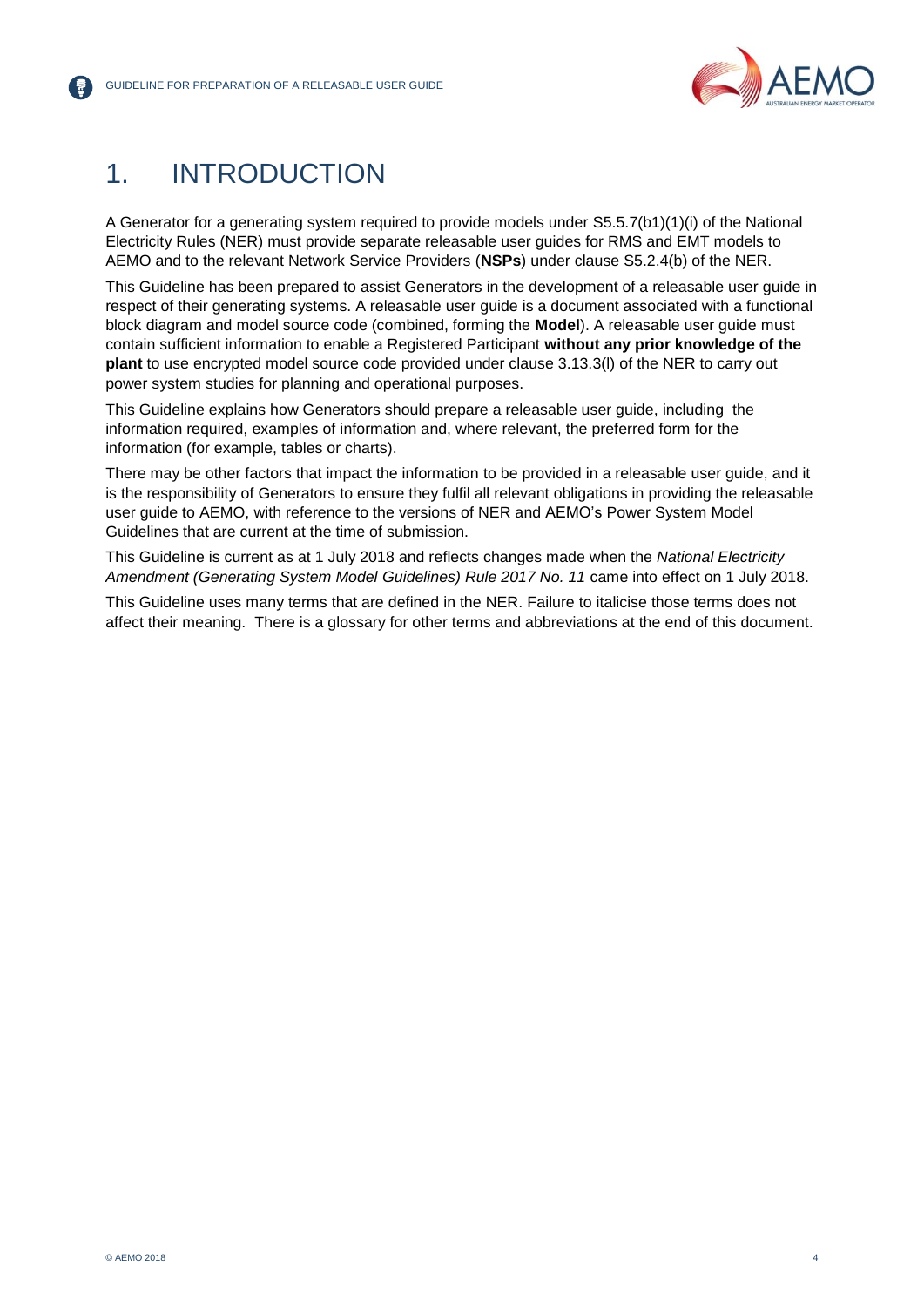

# <span id="page-4-0"></span>2. USE OF THE RELEASABLE USER GUIDE

The model information provided in the releasable user guide is typically used for power system studies such as:

- **Steady state (or 'load flow') studies** for the assessment of the power system within thermal limits, voltage control or voltage collapse limits and fault current limits. The model information must be the type of information suitable for a 'load flow' program, including a description of the location of the plant, sufficient to identify where to connect the plant in a load flow model of the power system, and any other connection point model information that may also be necessary.
- **Dynamic stability studies** for the assessment of performance of the power system or specific generating units or generating systems. This might include the assessment of transient stability limits, performance against performance or access standards (see Schedule 5.2 of the NER), impact on oscillatory stability of the power system or power system plant. Models must be written for specific software packages and are 'executable' models within those software packages. There might be one or more such models that are necessary to describe the plant fully.

A person carrying out power system studies might also need other information, such as the existence and performance of any special control schemes or protection schemes, or the commencement date of the plant's operation, if the plant is not yet in service. This information must also be provided and might be used for either the load flow or dynamic stability studies.

It is reasonable to assume that any user of the releasable user guide has a reasonable understanding and experience of the PSS®E and PSCAD™/EMTDC™ modelling environment in both load flow and dynamic studies. Registered Participants can also obtain load flow cases from AEMO or the Transmission Network Service Provider (**TNSP**) that includes the model referred to in a releasable user guide.

# <span id="page-4-1"></span>3. CONFIDENTIALITY

Because the releasable user guide is intended to be used by other Registered Participants to assist them in carrying out power system studies for planning and operational purposes, no part of it (or any document referred to in it), can be restricted from disclosure. AEMO is required under clause 3.13.3(l)(1) of the NER to provide the releasable user guide to Registered Participants in an unaltered form.

Registered Participants who receive a releasable user guide must treat it as confidential information as required by clauses 3.13.3(l)(3) and 8.6.1.

# <span id="page-4-2"></span>4. RELEASABLE USER GUIDE MUST BE UP TO **DATE**

The separate releasable user guides for both RMS and EMT models is initially required to be submitted to AEMO by a Generator at the time the Generator makes an application to connect. It should be updated:

As designs are finalised.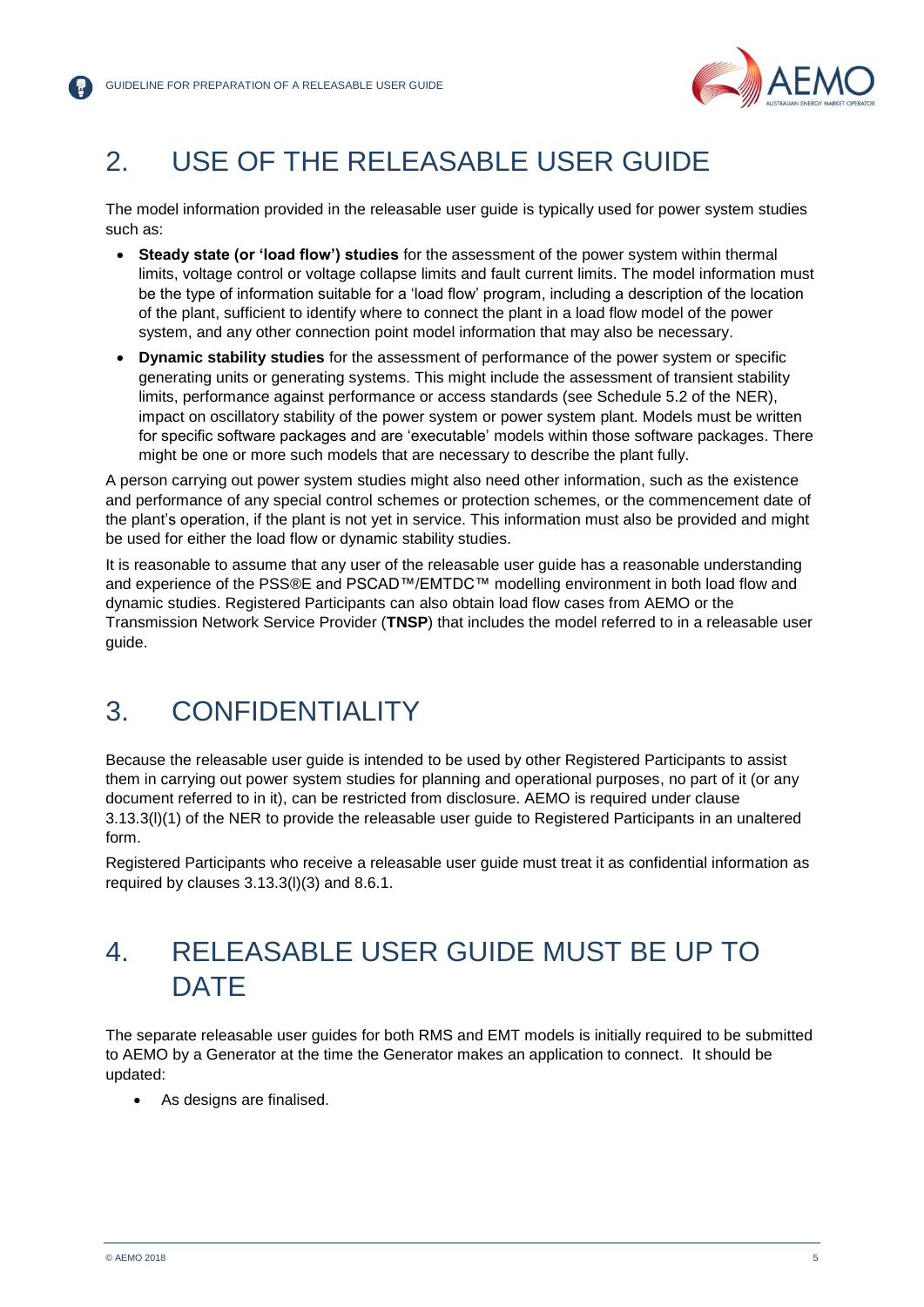

- Before any alteration to a generating system.<sup>1</sup>
- When the Generator becomes aware that the information is incomplete, inaccurate or out of date. 2
- On request by AEMO, or the relevant NSP, where AEMO, or the relevant NSP, considers that the information is incomplete, inaccurate or out of date.<sup>3</sup>

# <span id="page-5-0"></span>5. THE RELEASABLE USER GUIDE TEMPLATE

The rest of this Guideline provides a template for a Generator to follow when preparing their releasable user guide. It accounts for the **minimum** information required, but AEMO cannot give any assurance that a releasable user guide using this template will be accepted without revision. It is the Generators' responsibility to ensure that all requirements are met, even with the use of this template.

The template specifies preferred formats for the required information. Where applicable, example tables are provided.

The template is generic and suitable for most connections, but may require adaptation for particular circumstances. For example, some Generators may find that certain information fits better in a different section, or some parts of the template might not be applicable to all connections.

The template and descriptions are not intended to limit the information provided by Generators. Generators must fulfil the requirements of the NER, and may wish to include additional information where necessary or useful to help users of the releasable user guide understand and apply it.

All relevant information should be contained within the releasable user guide itself, and references to external documents should be limited to those required for validation purposes. Images embedded in documents must be of sufficient resolution to easily identify all components, parameters and values.

l

<sup>&</sup>lt;sup>1</sup> See clause S5.2.4(b)(1) to (4) of the NER for specific timing requirements (above).

 $2$  See clause S5.2.4(d).

 $3$  See clause S5.2.4(d),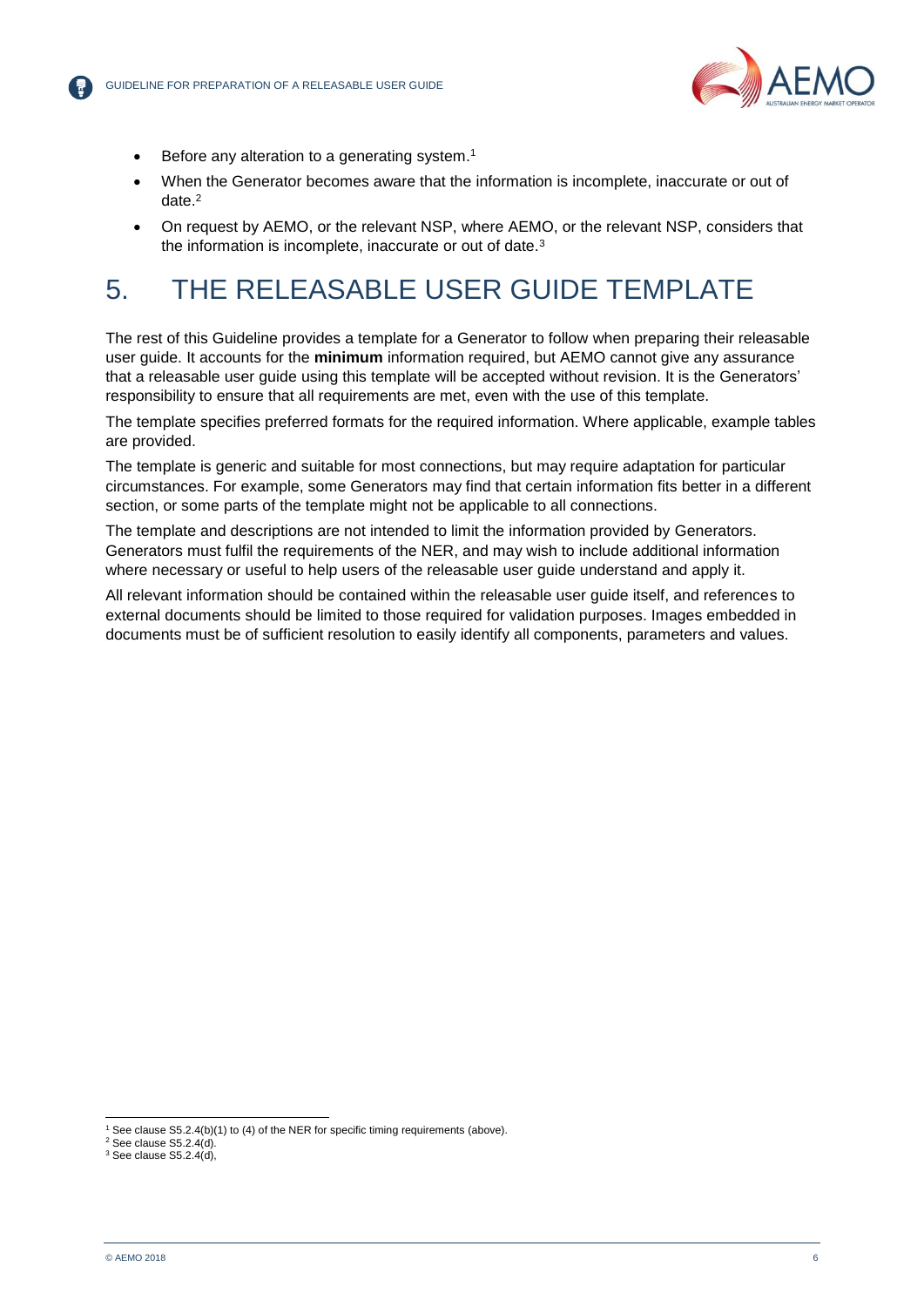

# [GENERATING SYSTEM NAME] RELEASABLE USER GUIDE

This template is designed for use in the creation of a Releasable User Guide (RUG) for a generating system and needs to be read in conjunction with the Guideline document for Releasable User Guide and the Power System Model **Guidelines** 

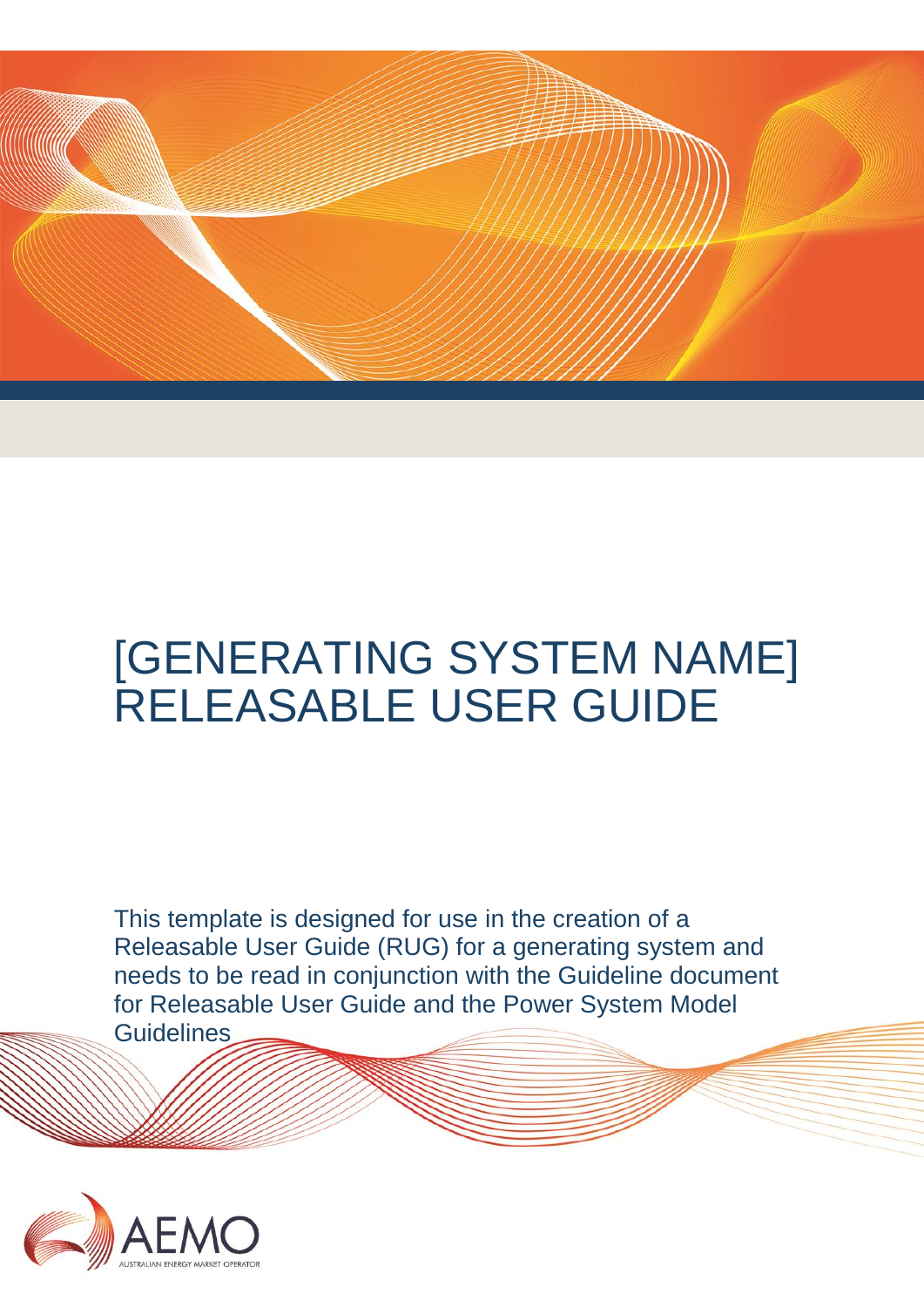



# **Version<sup>4</sup>**

| <b>Version</b> | <b>Update</b>                                             | Date [dd/mm/yyyy] |
|----------------|-----------------------------------------------------------|-------------------|
|                | Initial version provided with the application to connect. |                   |
|                |                                                           |                   |

l <sup>4</sup> See paragraph 8 of the definition of releasable user guide.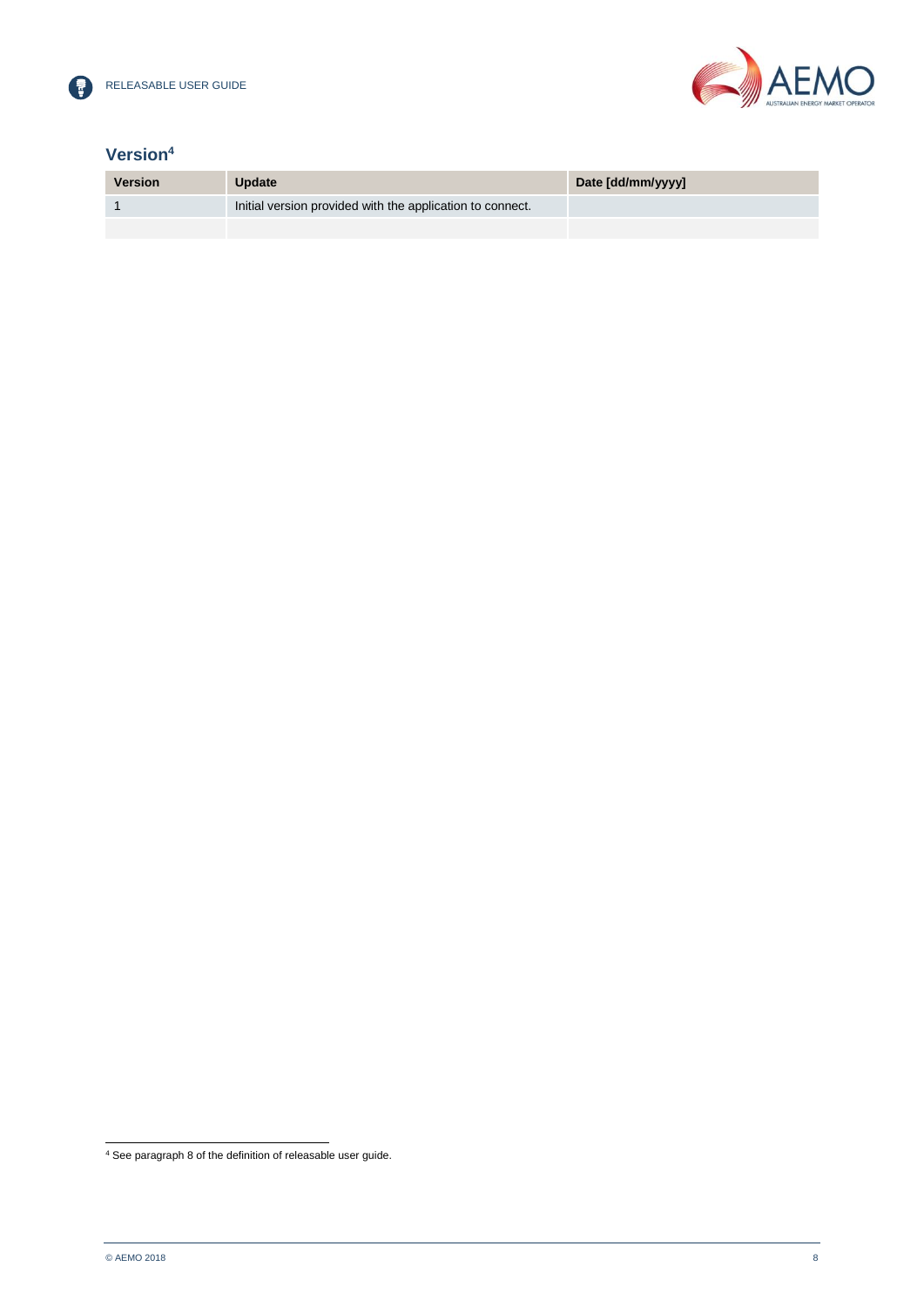



# **Contents**

Below is a suggested table of contents for the releasable user guide.

|                                                                   | <b>Suggested Table of Contents</b>                                                                                                                                                                                                                                                                                                                                                                                                                                                                                                                                                                                        |                                                                      |
|-------------------------------------------------------------------|---------------------------------------------------------------------------------------------------------------------------------------------------------------------------------------------------------------------------------------------------------------------------------------------------------------------------------------------------------------------------------------------------------------------------------------------------------------------------------------------------------------------------------------------------------------------------------------------------------------------------|----------------------------------------------------------------------|
| 1.<br>1.1<br>1.2<br>1.3                                           | <b>Introduction</b><br>BROAD DESCRIPTION OF GENERATING SYSTEM<br><b>EXPECTED TIMEFRAMES</b><br><b>ASSUMPTIONS</b>                                                                                                                                                                                                                                                                                                                                                                                                                                                                                                         | 11<br>11<br>11<br>12                                                 |
| 2.<br>2.1<br>2.2<br>2.3                                           | <b>Plant and Model overview</b><br><b>CONNECTION TO THE NEM</b><br>DETAILED DESCRIPTION OF THE GENERATING SYSTEM<br>STRUCTURE OF THE MODEL                                                                                                                                                                                                                                                                                                                                                                                                                                                                                | 12<br>12<br>12<br>12                                                 |
| 3.<br>3.1<br>3.2                                                  | Detailed description of specific control schemes<br>[SPECIFIC] CONTROL SCHEME<br>PROTECTION SCHEMES                                                                                                                                                                                                                                                                                                                                                                                                                                                                                                                       | 13<br>13<br>13                                                       |
| 4.<br>4.1<br>4.2<br>4.3<br>4.4<br>4.5<br>4.6<br>4.7<br>4.8<br>4.9 | <b>Modelling Information</b><br><b>PLANT CAPABILITY</b><br><b>MODEL PARAMETERS</b><br><b>LOAD FLOW SET UP</b><br><b>PSS®E DYNAMIC SET UP</b><br><b>CONTROL MODE SIMULATIONS</b><br><b>ASYMMETRIC FAULT SIMULATIONS</b><br>ADDITIONAL MODELLING INFORMATION<br>INSTRUCTIONS FOR USE OF MODEL SOURCE CODE<br><b>MODEL LIMITATIONS</b><br>4.10 PSCAD™/EMTDC™ MODEL NAME AND VERSION<br>4.11 PSCAD™/EMTDC™ DYNAMIC SET UP AND SETTABLE PARAMETERS<br>4.12 PSCAD™/EMTDC™ STUDY REQUIREMENTS<br><b>ERROR! BOOKMARK NOT DEFINED.</b><br>4.13 PSCAD™/EMTDC™ STUDY ACCURACY TOLERANCE BANDS ERROR! BOOKMARK NOT<br><b>DEFINED.</b> | 14<br>14<br>16<br>16<br>18<br>18<br>19<br>19<br>19<br>19<br>19<br>19 |
| 5.                                                                | <b>References</b>                                                                                                                                                                                                                                                                                                                                                                                                                                                                                                                                                                                                         | 20                                                                   |
|                                                                   | <b>Appendices</b><br>APPENDIX A - MODEL PARAMETERS AND VALUES DESCRIPTION<br>APPENDIX B - DYR SETTINGS STRING<br>APPENDIX C - SITE SPECIFIC SCRIPTING<br>APPENDIX D - PSS®E SNAPSHOT OF LOAD FLOW                                                                                                                                                                                                                                                                                                                                                                                                                         | 20<br>20<br>20<br>20<br>20                                           |
|                                                                   | <b>Suggested list of Tables</b>                                                                                                                                                                                                                                                                                                                                                                                                                                                                                                                                                                                           |                                                                      |
| Table 1<br>Table 2<br>Table 3<br>Table 4<br>Table 5<br>Table 6    | Broad description of the generating system<br><b>Expected timeframes</b><br>Example tabulation of parameters for transformers<br>Example tabulation of PSS®E Dynamic set up<br><b>Example Dynamic Parameters</b><br>Example tabulation of parameters set up for particular mode                                                                                                                                                                                                                                                                                                                                           | 11<br>11<br>17<br>18<br>18<br>19                                     |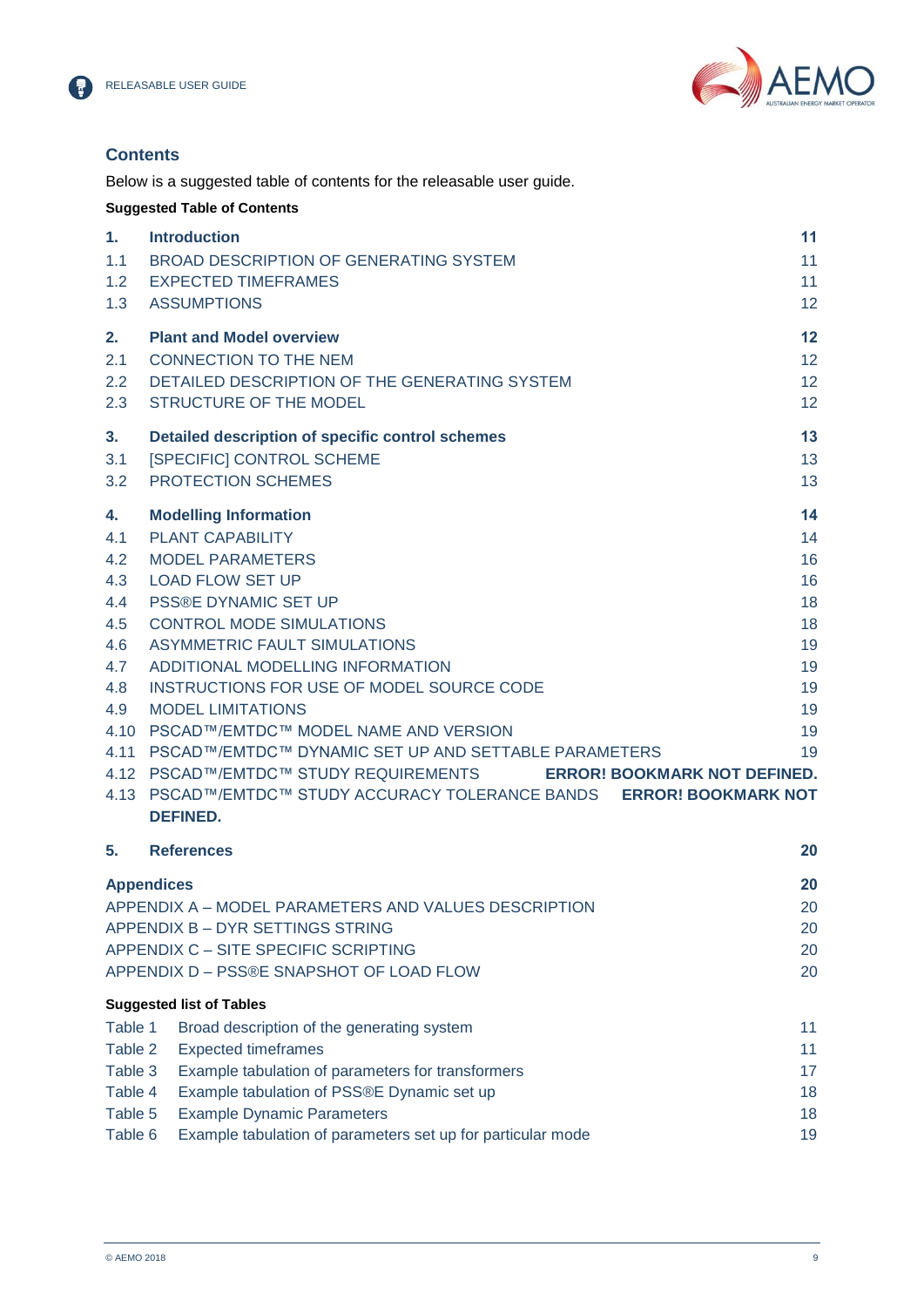



### **Suggested list of Figures**

| Figure 1 Placeholder for single line diagram of the system model. | 12 <sup>2</sup> |
|-------------------------------------------------------------------|-----------------|
| Figure 2 Placeholder for generator capability diagram             | 15 <sup>1</sup> |
| Figure 3 Placeholder for PPS®E snapshot of load flow.             | <b>20</b>       |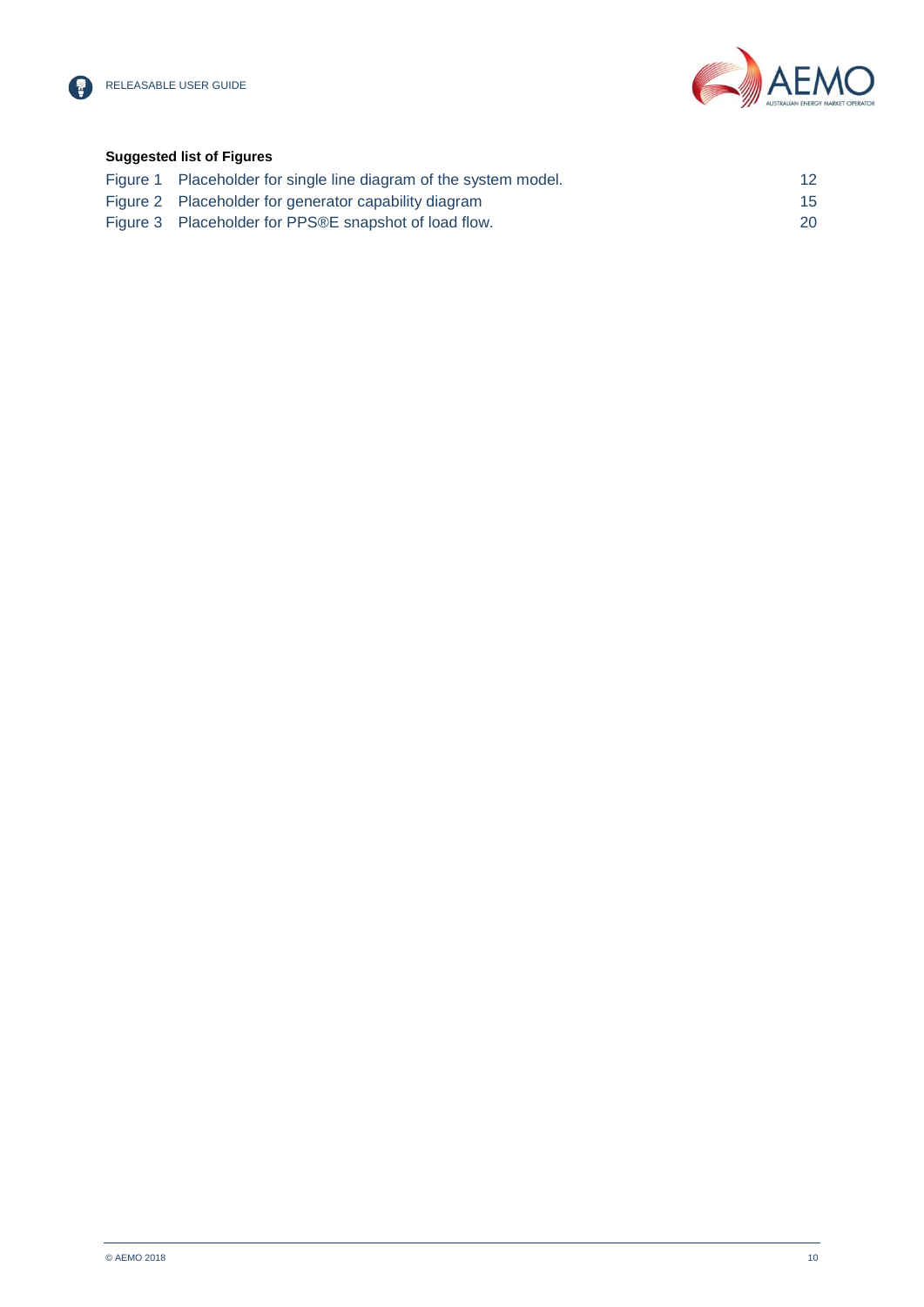



# <span id="page-10-1"></span><span id="page-10-0"></span>**1. Introduction**

### **1.1 Broad description of generating system**

The introduction should contain a broad description of the generating system, which can be provided by including and populating [Table 1.](#page-10-3) Placeholders for detailed description of the plant and how it is modelled, including a diagram, are provided in section 2.

AEMO recognises that there are differences in the design and installation of generating plant technology, even for well-established technologies. Any Generator preparing a releasable user guide should not be limited to the types of information described in this template. Importantly, all information should be described well enough to allow any Registered Participant to use the model (unassisted) for the purposes provided in the NER.

All images and tables embedded in the RUG must be of sufficient resolution to easily identify all components, parameters and values.

<span id="page-10-3"></span>

| Table 1 Broad description of the generating system |  |
|----------------------------------------------------|--|
|                                                    |  |

| <b>Feature</b>                                                                        | <b>Description</b>                                                       |
|---------------------------------------------------------------------------------------|--------------------------------------------------------------------------|
| Type and configuration of generation                                                  | eg. consists of $X \times XX$ MW hydro / wind / etc turbines or similar. |
| Rated capacity (specify point)                                                        |                                                                          |
| Geographical location                                                                 |                                                                          |
| Connection point                                                                      |                                                                          |
| Relevant Transmission or Distribution Network Service<br>Providers for the connection |                                                                          |
| Other relevant high level information (add more rows)                                 | Eg. other parties involved and unique aspects of the project             |

# <span id="page-10-2"></span>**1.2 Expected timeframes**

As the releasable user guide is submitted with an application to connect, estimates for most of these timeframes should be provided, which will later be updated as each event occurs. It is expected that the Generator will update [Table 2](#page-10-4) when the connection and commissioning dates are revised<sup>5</sup>.

#### <span id="page-10-4"></span>**Table 2 Expected timeframes**

| The date on which each of the following will or has occurred <sup>6</sup>                                                                                                                     | Date [dd/mm/yyyy] <sup>7</sup> |
|-----------------------------------------------------------------------------------------------------------------------------------------------------------------------------------------------|--------------------------------|
| An application to connect is made under clause 5.3.4(a)                                                                                                                                       |                                |
| A connection agreement is entered into under clause 5.3.7                                                                                                                                     |                                |
| Connection                                                                                                                                                                                    |                                |
| Commencement of commissioning                                                                                                                                                                 |                                |
| Conclusion of commissioning                                                                                                                                                                   |                                |
| The Generator submits a proposal to alter a connected generating system or a generating system,<br>for which performance standards have previously been accepted by AEMO, under clause 5.3.98 |                                |
| The Generator is notified that the Network Service Provider and AEMO are satisfied with the<br>proposed alterations to the generating plant under clause $5.3.109$                            |                                |

Additional rows can be added to specify other relevant dates.

l

<sup>5</sup> Clause S5.2.4(d) of the NER requires updates to be provided after commissioning tests or other tests, when the Generator becomes aware that the information is incomplete, inaccurate or out of date, or on request from AEMO or the NSP where either considers the information is incomplete, inaccurate or out of date.

<sup>&</sup>lt;sup>6</sup> Note that the items in this table reflect the content of paragraph 7 of the definition of releasable user guide.

 $<sup>7</sup>$  If any event has occurred multiple times, please specify all dates and note updates.</sup>

<sup>&</sup>lt;sup>8</sup> Only relevant for an update where the generating system is being altered.

<sup>&</sup>lt;sup>9</sup> Only relevant for an update where the generating system is being altered.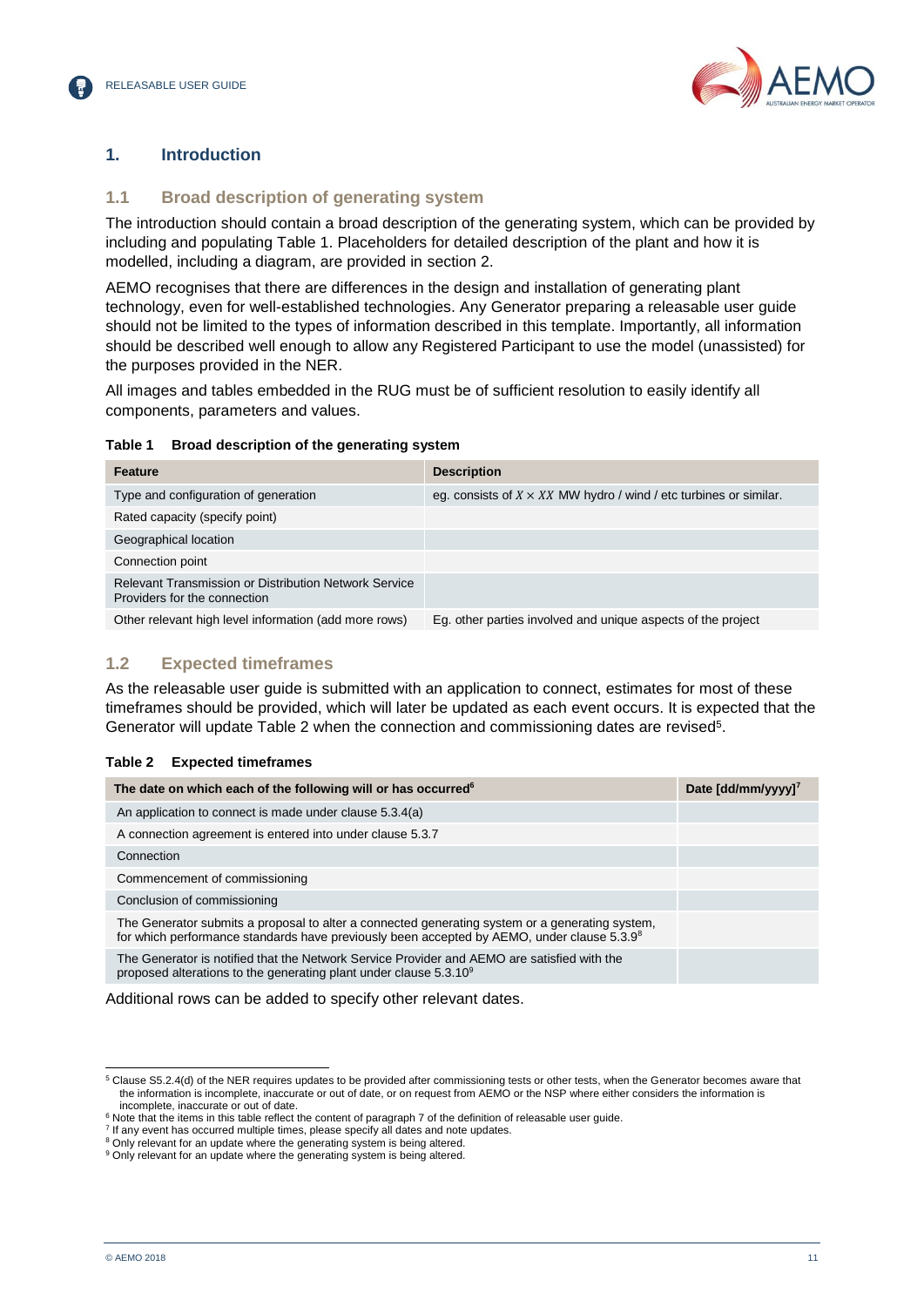



# <span id="page-11-0"></span>**1.3 Assumptions**

List any assumptions a user of the model would need to make in order to understand the model being provided that have been made in preparation of the releasable user guide.

# <span id="page-11-2"></span><span id="page-11-1"></span>**2. Plant and model overview**

### **2.1 Connection to the NEM**

Provide details of what the plant consists of and how it is to be connected into the NEM.

#### <span id="page-11-5"></span>**Figure 1 Placeholder for single line diagram of the system model.**

This section should describe the information that a person carrying out studies would need to be able to model how the generating system would perform after being connected to the network. This includes, for example:

- A single-line diagram for the model representation including the grid-level station configuration [\(Figure 1\)](#page-11-5), connection point configuration and the NSP station configuration to the extent necessary to model the generating system in a load flow study, including relevant labels and with bus numbers that are consistent with any other bus numbers recorded in the document (for example in a DYR string)
- Details of where the generating system is connecting into the grid (e.g. connection point station, voltage level and bus, percentage or distance from the closest existing terminal stations on either side) including any configuration information as per the single-line diagram.
- A description of new transmission lines or distribution lines and elements being constructed to achieve connection to the network, including transformers and collector network.
- A description of any supportive reactive plant.
- Any differences between the diagram and the physical system including, for example, where components have been lumped and represented as a single unit in the model/diagram, or individual unit transformers.
- Any other necessary impedance or other relevant modelling information.

# <span id="page-11-3"></span>**2.2 Detailed description of the generating system**

This section should provide a more detailed description of the generating system, including:

- The generating system's components, such as the generating units, reticulation networks, transformers, park controllers and dynamic reactive support plant.
- The features of the design.
- How it is coupled or decoupled from the grid.
- External conditions that may impact rating of the system (for example, ambient temperature).

# <span id="page-11-4"></span>**2.3 Structure of the model**

This section should provide a brief overview of the model, including:

- How the model may differ from the physical system or single line diagram provided.
- Modelling architecture (that is, the files provided and their relationship). For example, describe the components of the PSS®E / PSCAD model, and what role they play in modelling the system.
- Key modelling parameters, and how they account for the operating states of the power system.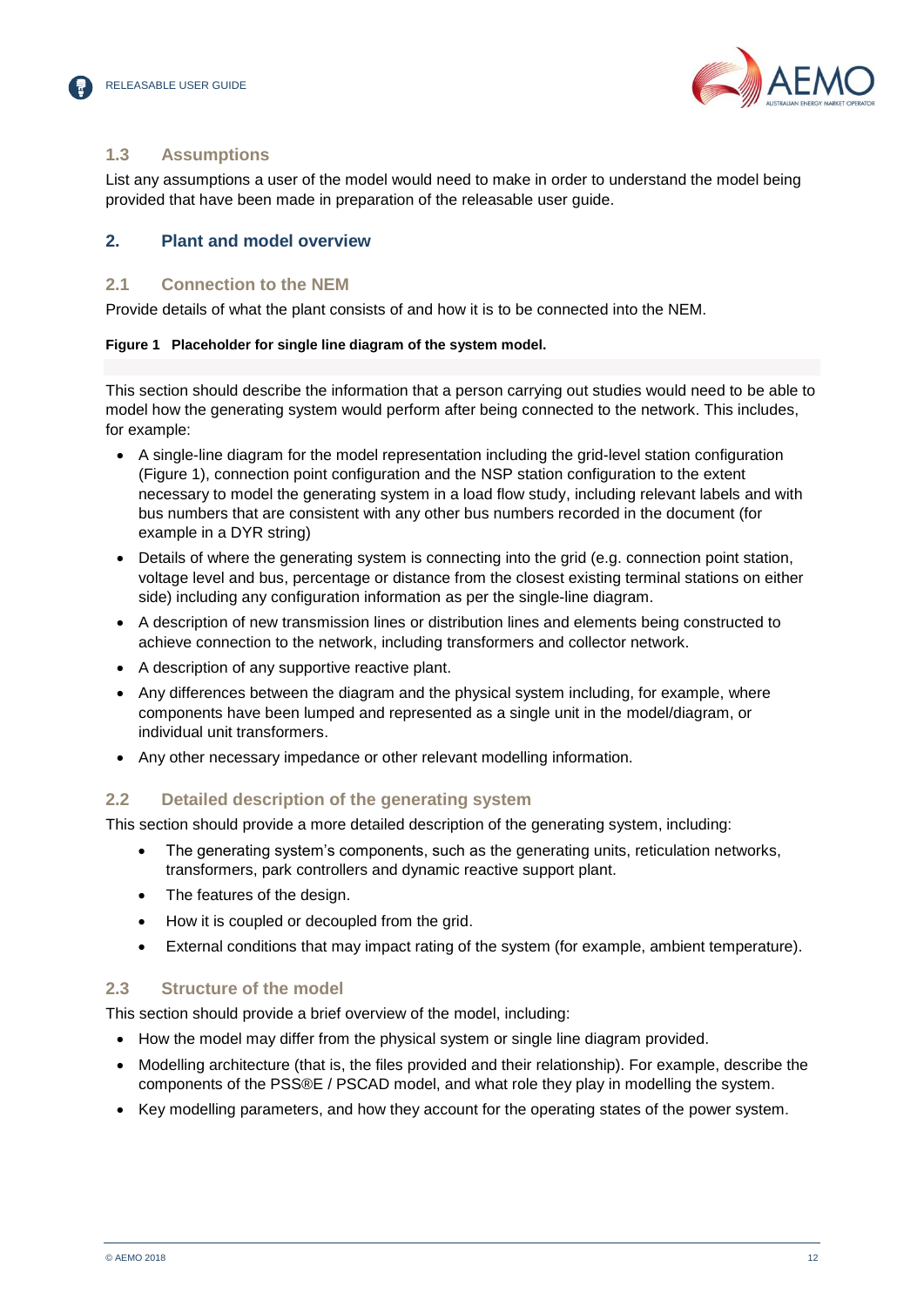

Section 4 provides for detailed descriptions of the models, parameters, variations and how these are to be set to model the power system. This section is used to introduce section 4, and should also explain how the schemes to be described in section 3 fit into the model.

# <span id="page-12-0"></span>**3. Detailed description of specific control schemes**

Clause S5.2.4(c) of the NER requires information provided in the releasable user guide to "encompass all control systems that respond to voltage or frequency disturbances on the power system".

The schemes that should be described in this section include:

- Voltage control.
- Frequency control.
- Power factor and/or reactive power control.
- Priority modes and controls.
- Protection schemes.

Description of the active power control of the plant including any different operating modes (e.g. active power raise or lower in response to frequency decreases and increases), droop settings and how to model those responses. All schemes applicable to the relevant generating system should be described (the examples provided above are not exhaustive), including co-ordination schemes, such as runback schemes and trip schemes.

### <span id="page-12-1"></span>**3.1 [Specific] Control Scheme**

Each control scheme for the generating unit or generating system should be described. The description of each scheme should include:

- What the control scheme is targeting and whether it is the primary control mode.
- The basic philosophy of the scheme (sequential if applicable).
- Any relevant characteristics and how these vary, including:
	- Reference parameters
	- Trigger levels and resultant actions (eg. switching of capacitor banks)
	- Deadbands.
- Any limitations of the control scheme.
- Functional block diagram(s) of the model that represent this control scheme in the PSS®E modelling environment (as per clause S5.2.4(b)(5) of the NER).

#### <span id="page-12-2"></span>**3.2 Protection schemes**

Describe the protection systems relevant to load flow, dynamic simulation studies and power system security that are required to be included in power system studies.

For any generating unit or generating system, typical protection information includes settings for (but not limited to):

- Over- and under-voltage protection
- Over- and under-frequency protection
- Inter-trip or runback protection scheme
- Any other relevant protections (e.g. frequency rate of change protections).

If the generating system is synchronous, and the under-excitation limiter (**UEL**) and over-excitation limiter (**OEL**) actions will prevent the need for modelling under-excitation and over-excitation protection, these do not need to be included, but the releasable user guide should indicate this omission and the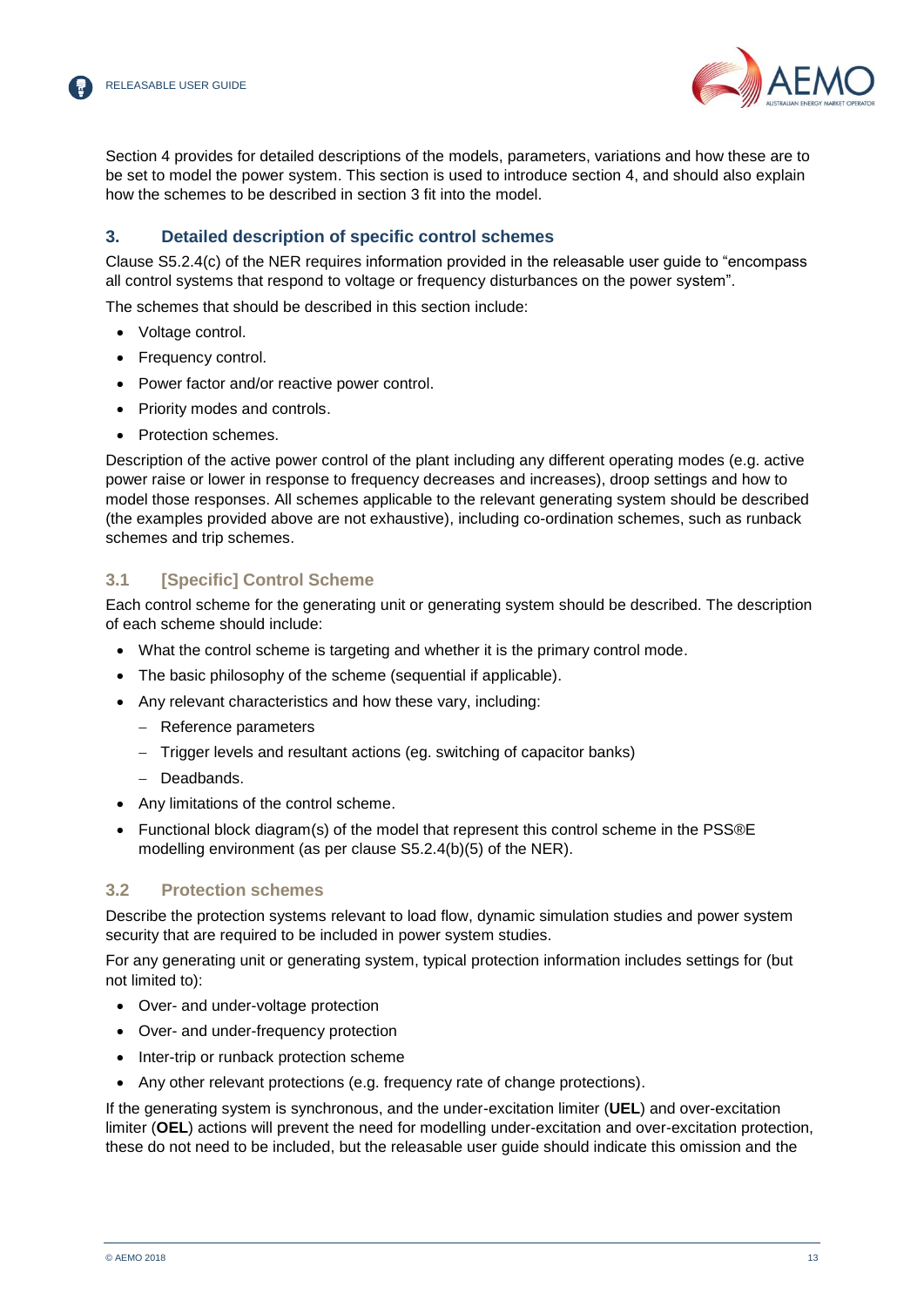

reason for it. In all other cases, settings for these protection systems should be included. Similarly, if there are special (atypical) protection systems that are not required to be modelled explicitly, descriptions and settings of these special protection systems should be included. Additionally, if the plant will trip in response to receipt of an external control or trip signal this must be captured here.

# <span id="page-13-0"></span>**4. Modelling Information<sup>10</sup>**

Identify each model and the parameter values for each that is required to be used for the accurate simulation of the generating unit or generating system in detail.

- For RMS models, provide a table of all simulation model STATEs, VARs, CONS, ICONs, their values as implemented in the dynamic data files and a description of each function.
- For EMT models, provide a table of all user-definable settings and status code outputs for all plant within the generating system, a range of acceptable values for each user-changeable variable and a description of each entry's function.

Generators can rearrange this information, as long as all information is provided and adequately described and can be followed logically. Detailed tables and charts can be put into appendices if preferred.

For this item:

- 'Parameters' relate to the configuration data that the model uses (for example a gain or time constant or a physical characteristic, such as inertia). In providing the parameter, a short description or identifier for the parameter is required, as are the units and data format for that parameter.
- 'Values' relate to the numbers or other types of constants (e.g. integers or text) required by the model.

This information should be provided under the following subheadings:

- Plant capability
- Modelling parameters
- Load flow set up
- PSS®E Dynamic set up (for a PSSE RUG)
- Control mode simulations
- Asymmetric fault simulations
- Other simulations
- Instructions for use of model source code

The model architecture should be described in Section 2 of the releasable user guide. Section 4 should contain detailed explanations, with suggestions and examples of how this information should be used.

#### <span id="page-13-1"></span>**4.1 Plant capability**

Describe the plant capability, its components, and how these are modelled (specify the base of all per unit parameters), including any limitations. Information should be provided in tabular or graphical form where possible. Separate sections could be used for each component. Not all components and models will be relevant to all generating units or generating systems; Generators should include those that are relevant. The descriptions provided for each are as follows:

l <sup>10</sup> See paragraphs 1,2 3 and 5 of the definition of releasable user guide.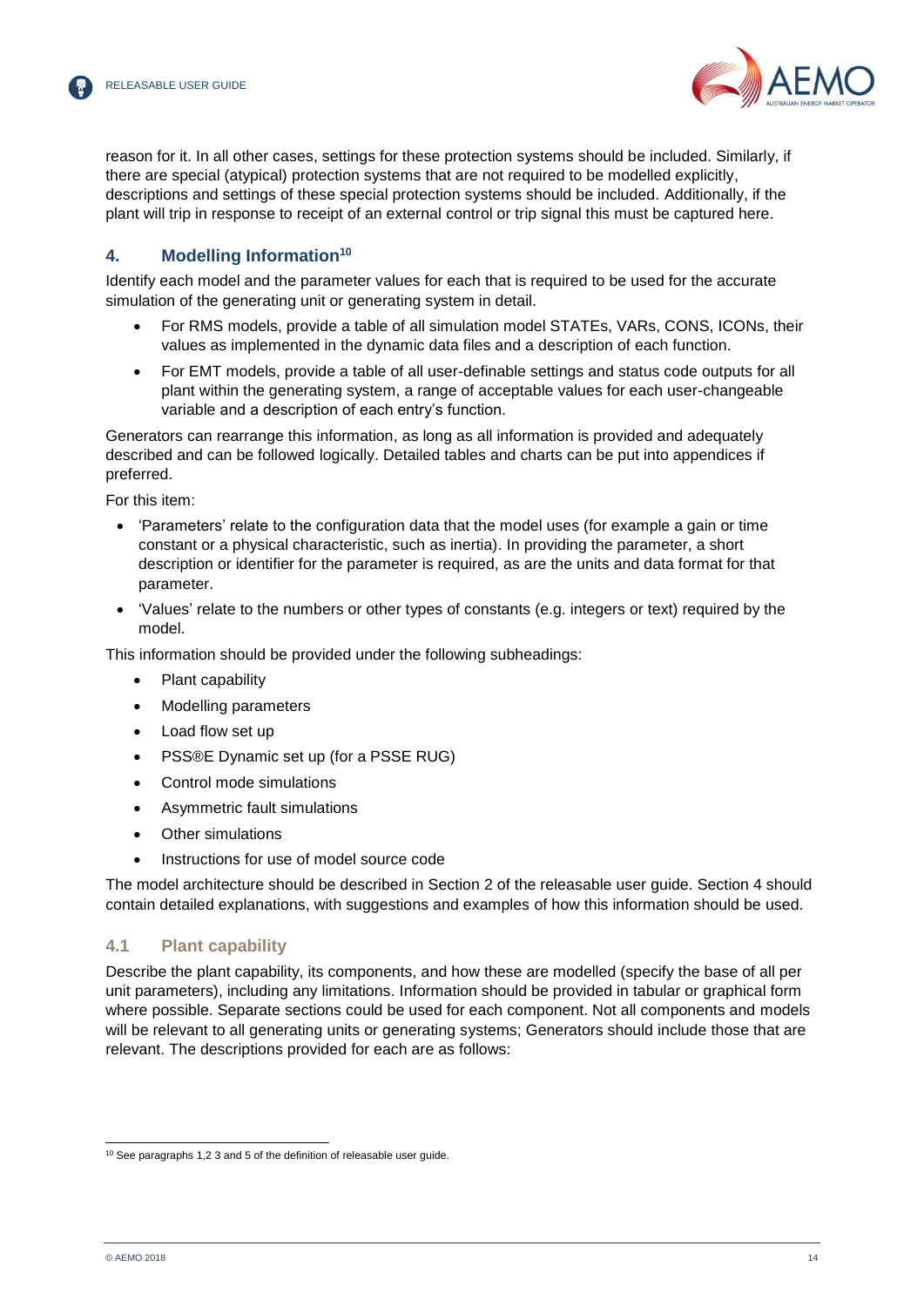



#### **Generator**

- Generator rating information and nominal voltage information. Rating information should include nameplate rating (MVA) and active and reactive power limits. These limits should be in the form of a capability diagram (showing active power and reactive power limits over the range of operation of the plant), or a table including, for example:
	- plant MVA rating (ie. single and aggregated generating units)
	- rated active power (MW)
	- maximum and minimum active power (MW)
	- maximum loading (MW), minimum loading (MW)
	- limitations in term of maximum and minimum reactive power (MVAr) at various active power operating points (could be represented by a reactive capability diagram)
	- auxiliary load (MW and MVAr)
	- $\circ$  fault impedance information (positive and negative sequence if in per unit, the per unit base as well)
	- $\circ$  direct and quadrature axis parameters and their values (including, for example, Ra, XI, T'do, T"do, T'qo, T"qo, Xd, Xq, X'd, X'q, X"d, X"q)
	- $\circ$  any other parameters and their values, as required for the model (e.g. saturation information, inertia data, positive, negative and zero sequence impedance information for fault studies, etc.).

#### <span id="page-14-0"></span>**Figure 2 Placeholder for generator capability diagram**

#### **Transformer**

- Transformer information for all the relevant transformers (high voltage to low voltage and other), such as:
	- impedances (incl. sequence data)
	- configuration (ie. vector groups)
	- modes (eg. offline or online tap changer)
	- grounding configuration and connection codes
	- tap ratio range
	- nominal tap ratio
	- MVA rating (ie. single or aggregated generating units)
- For on-load tap changing transformer with automatic controls, the target voltage, or other control system settings and switching times.

#### **Inverter**

- Number of inverters
- Any output rating/de-rating depending on external factors (e.g. ambient temperature etc.)

#### **Reticulation/cabling**

- Reticulation information, such as the impedances (including all sequences [pos./neg./zero]) and rating
- Equivalent reticulation information if applicable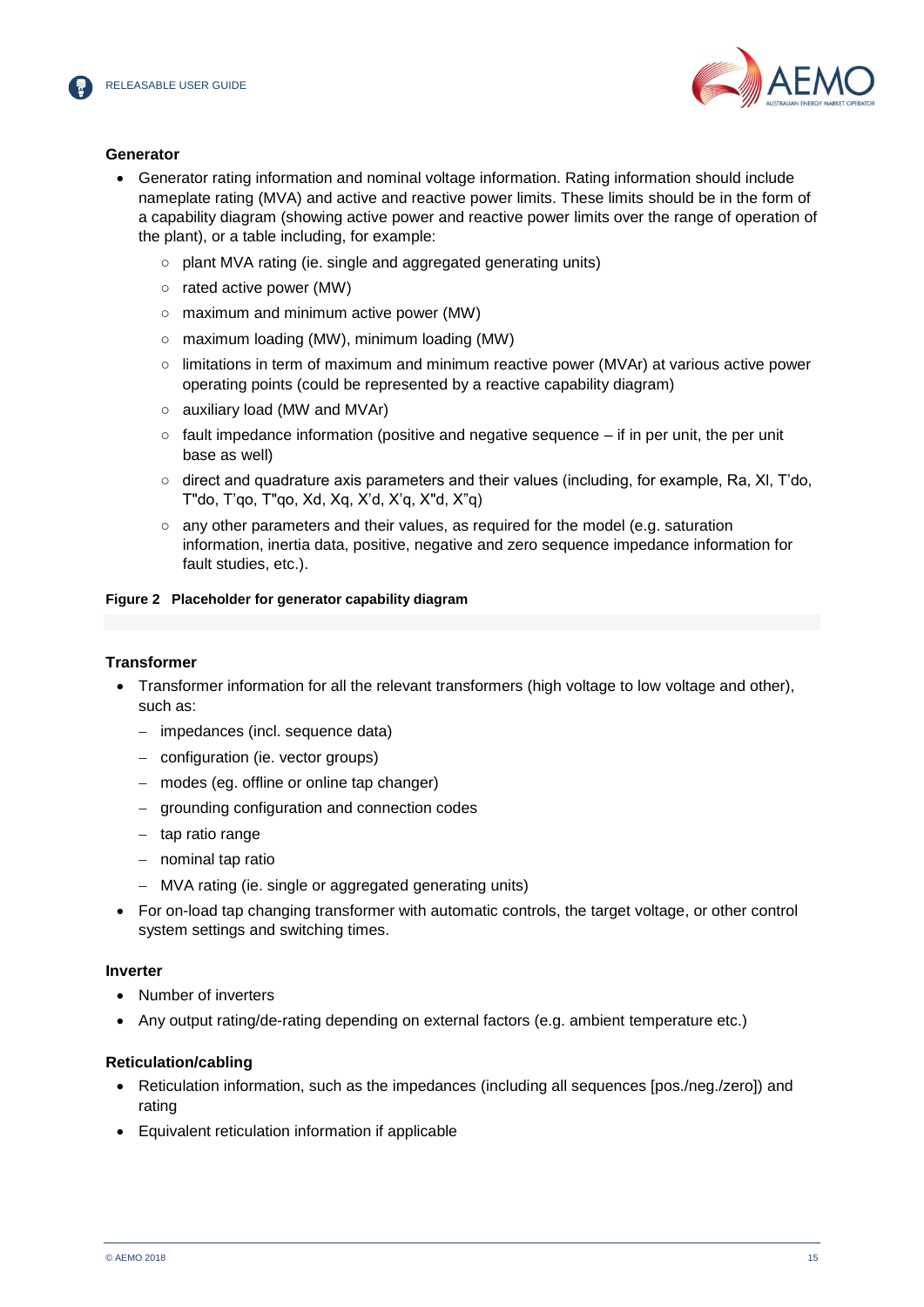



#### **Other reactive components**

One section per reactive component to describe its capability, including any capacitors, SVCs, STATCOMs:

- impedances
- configuration
- modes

# <span id="page-15-0"></span>**4.2 Model parameters**

Describe the models and parameters used to simulate the plant capability and operation for each of the components. Examples are provided below.

For each, the model type (depending on the software product used) should be described.

### **Wind Farm Models**

- The turbine model (scaled to represent the aggregated output of the wind farm turbines<sup>11</sup>), the parameters and their values. This should include all control systems and physical plant characteristics required for the model to represent the turbine(s) performance and behaviour.
- Control systems that are a part of the wind farm (farm level controls) that must be modelled to represent the performance of the generating system for power system studies (e.g. voltage or reactive power control systems for the wind farm, including power factor controls).
- The model aggregation methodology.

### **Solar Farm Models**

- The panel model (scaled to represent the aggregated output of solar farm panels and inverters), the parameters and their values. This should include all control systems and physical plant characteristics required for the model to represent the solar farm performance and behaviour.
- Control systems that are a part of a solar farm (farm level controls) that must be modelled to represent that performance of the generating system for power system studies (e.g. voltage or reactive power control systems for the solar farm, including power factor controls).
- The model aggregation methodology.

#### **Models of synchronous machine components**

- The automatic voltage regulator (AVR) and exciter model
- The power system stabiliser model
- The governor and turbine models
- The excitation limiter models (UEL and OEL, and any other required limiter models)
- Any other control systems or plant models that are a part of the generating unit or generating system that must be modelled to represent that performance of that generating unit or generating system for power system studies.

# <span id="page-15-1"></span>**4.3 Load flow set up**

Describe the additional information necessary to model the generating unit or generating system in power system studies. Some of this information relates to the information being provided using the Generating System Design and Setting Data Sheets<sup>12</sup>. This includes, for example:

l <sup>11</sup> This is how, typically, wind farms are represented

<sup>12</sup> Refer to<http://aemo.com.au/Electricity/National-Electricity-Market-NEM/Network-connections/Modelling-requirements>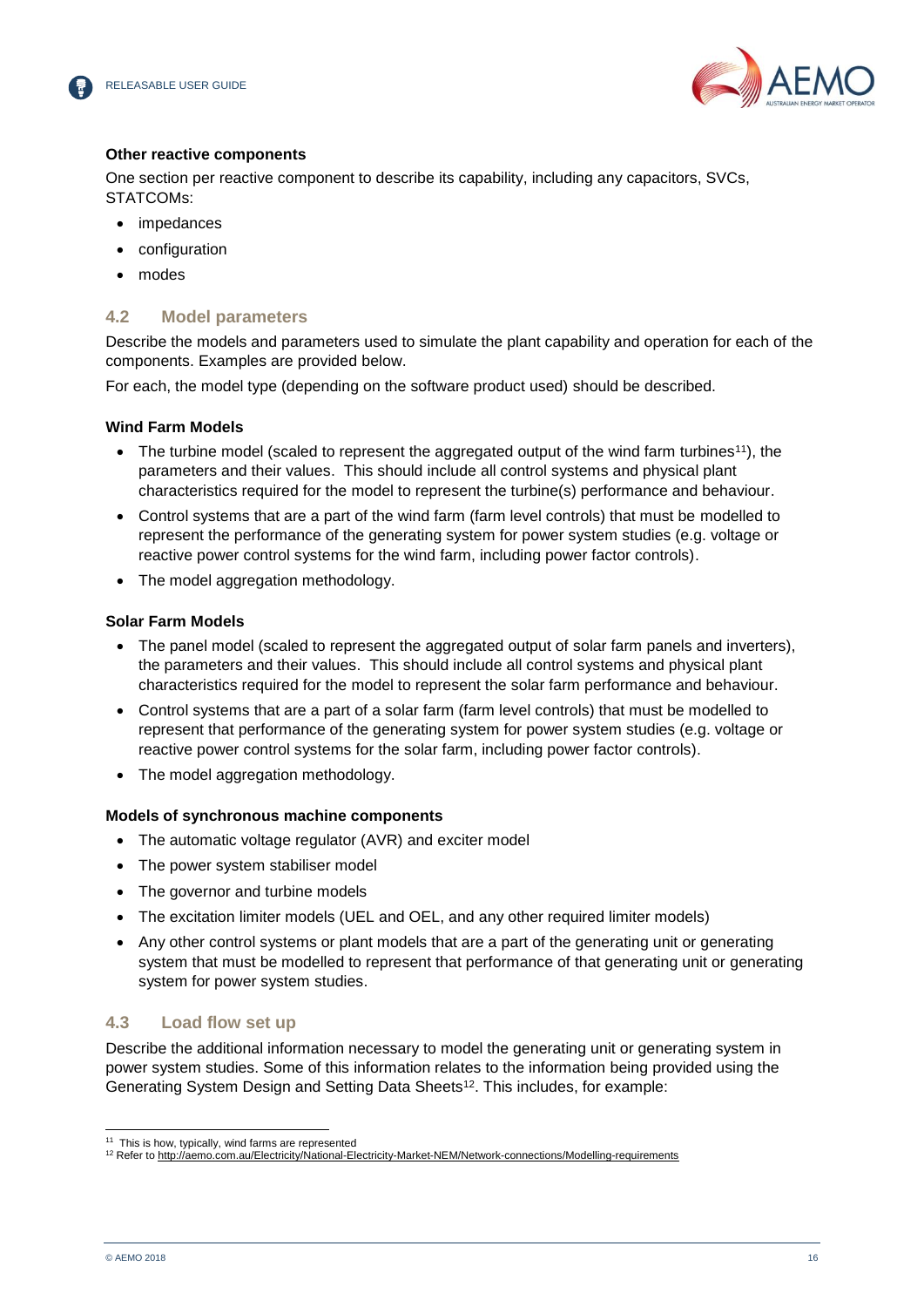

- Detailed procedures on how to represent a settled steady state of plant in any studies or how to apply disturbances or setpoint changes.
- Any specific operational information that would be necessary for defining realistic load flow conditions (or initial conditions for dynamic stability studies), such as:
	- operational limitations;
	- any specific switching or configuration conditions (e.g. normally open circuit breakers, and the conditions under which they may be operated closed); and
	- any loading limitations. for example:
		- a combined cycle gas/steam turbine plant is likely to have limitations on steam plant output depending on the loading of the gas turbine plant); or
		- $\circ$  the reactive output or switched condition of reactive control plant (e.g. the voltage control strategy of dynamic reactive control plant in conjunction with capacitor bank operation).

Describe the required setup (ie. any model parameter settings or specific configurations, and any specific requirements) to complete a load flow study, including:

- Steady state voltage control
- Example calculations in various modes
- Component parameters

Where possible, parameters should be described in tabulated or graphical form.

Any information about how the parameters might need to be varied to represent the performance or behaviour of the generating unit or generating system or any plant within the generating system should be included.<sup>13</sup> In particular, this is required where the performance is not explicitly demonstrated in the model<sup>14</sup>. Also provide information about how to vary the set-point of the model such as voltage/power factor set-point, active power set-point.

For a synchronous generating unit, for example, this should include:

- $\bullet$  the unit loading level above which the power system stabiliser (PSS) is in operation (in some cases, the PSS is not in operation at low operating levels of the generation unit)
- if a governor model has non-linear characteristics that are not explicitly included in the model, the parameter value changes that are required to represent the plant's performance.

For wind farms, this would include information on how to vary the parameters if turbines are out of service.

#### <span id="page-16-0"></span>**Transformer setup for load flow**

#### **Table 3 Example tabulation of parameters for transformers**

| Parameter*                    | Value | Unit |
|-------------------------------|-------|------|
| Number of windings            |       | Qty  |
| Principle tap rated voltages  |       | Qty  |
| PSS®E winding connection code |       | N/A  |
| Voltage set point             |       | p.u  |

\*Only a sample of parameters provided

l <sup>13</sup> See paragraph 2 of the definition of releasable user guide.

<sup>14</sup> This information relates to the Model characteristics that are not necessary for typical power system studies, as required by the Power System Model Guidelines, or has been agreed with the relevant NSP and AEMO.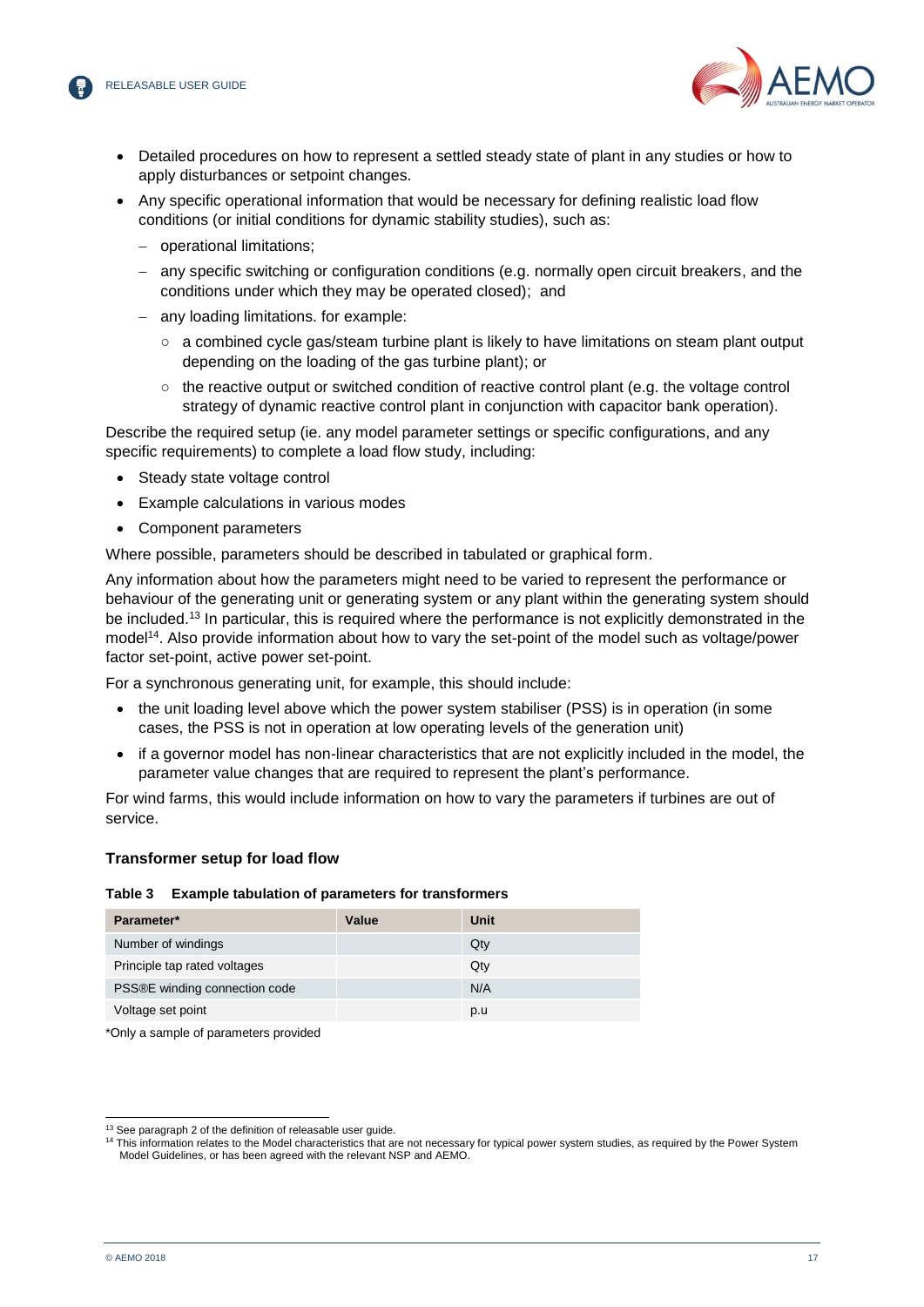



# <span id="page-17-0"></span>**4.4 PSS®E Dynamic set up**

Recommended ranges of the following dynamic simulation parameters should be stated, including:

- Numerical integration time step. Where models use an internal integration time step for some of its faster acting controllers this should be clearly highlighted.
- Tolerance for network solution.
- Acceleration factor for network solution.
- Frequency filter (filter time constant).

The files associated with devices, controllers and their dynamic models should be tabulated to allow a user to set up their PSS®E environment appropriately to complete studies, including constants, states and variables.

<span id="page-17-2"></span>

| Component                             | <b>Description</b>                                                  | <b>Releasable Documentation</b>                                        | <b>PSS®E</b> Files required in<br><b>Working Directory</b> |
|---------------------------------------|---------------------------------------------------------------------|------------------------------------------------------------------------|------------------------------------------------------------|
| Eq. Plant component<br>Eq. Controller | Component and the file set<br>up that relates to that<br>component. | References to the<br>documentation that contains<br>the relevant file. | File name.<br>List per PSS®E version if<br>applicable.     |

#### <span id="page-17-3"></span>**Table 5 Example Dynamic Parameters**

| <b>CON</b> | Value | <b>Description</b>     |
|------------|-------|------------------------|
| Eg. $J+1$  |       | Real power rating (MW) |

| <b>ICON</b> | <b>Value</b> | <b>Description</b>    |
|-------------|--------------|-----------------------|
| Eg.         | J            | Reactive control mode |
| $ +1$       | 475291       | Bus number            |

| <b>VAR</b> | <b>Description</b>                |
|------------|-----------------------------------|
| Eg. $V+1$  | External reactive power reference |

| <b>STATE</b> | <b>Description</b> |
|--------------|--------------------|
| Eg. K        | Torsion angle      |
| $K+1$        | Torsion velocity   |

# <span id="page-17-1"></span>**4.5 Control mode simulations**

This section should describe:

- how the models relate to the control schemes described in section 3;
- how to use these models to simulate load flow and dynamic studies, including:
	- which models need to be used in conjunction (or not) with other models to simulate the control settings; and
	- how these models and associated modes may be selected and varied through use of PSS®E parameters;
- how external parameters can be simulated (for example, wind variation);
- how limitations of the control schemes are modelled: and
- any limitations of the models themselves.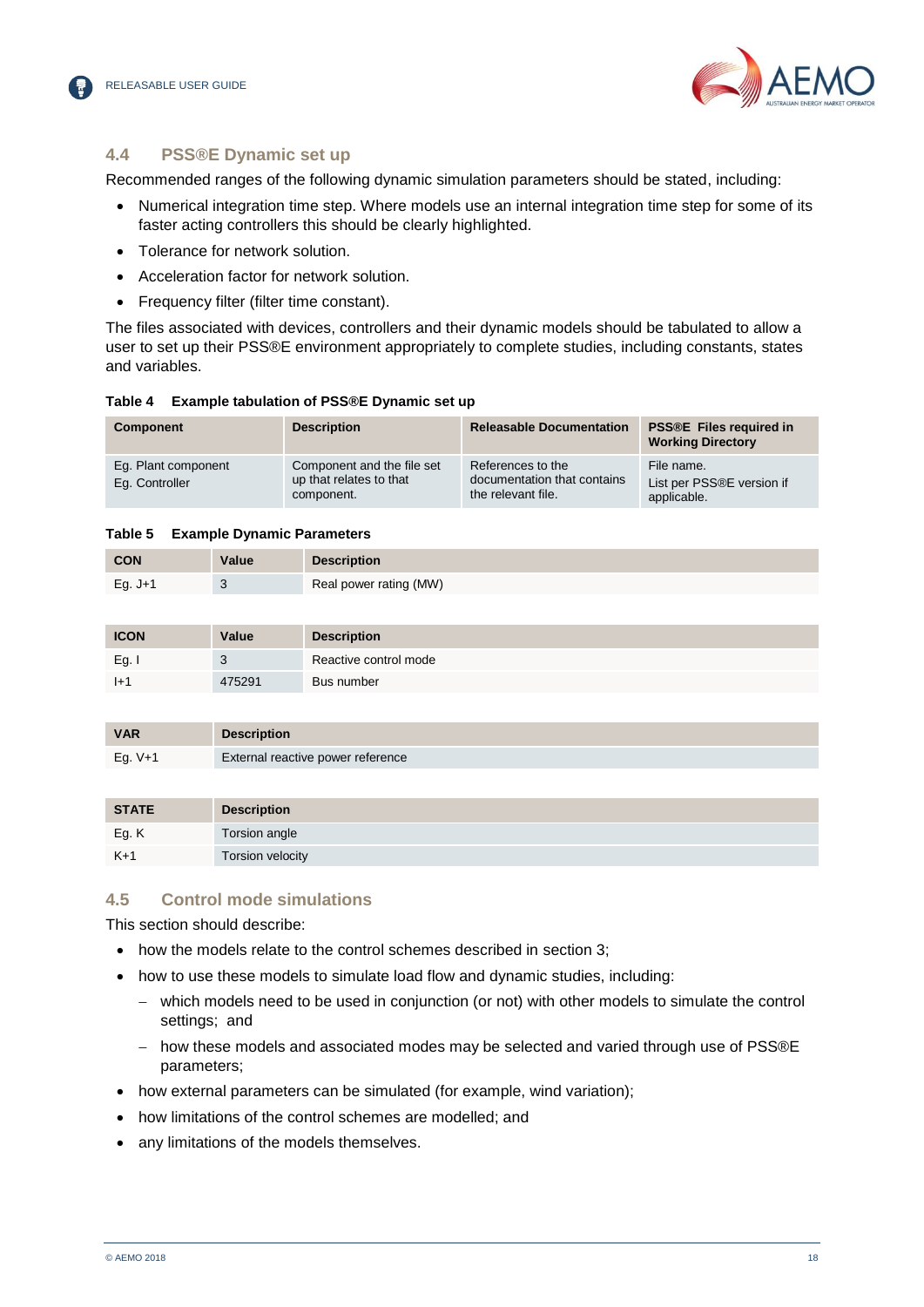



Again, where possible, these should be tabulated.

#### <span id="page-18-6"></span>**Table 6 Example tabulation of parameters set up for particular mode**

| <b>Parameter</b> | Value for mode 1 | Value for mode 2 | Value for mode 3 |
|------------------|------------------|------------------|------------------|
| Parameter x      |                  |                  | 0.5              |
| Parameter y      |                  |                  | 0.5              |

# <span id="page-18-0"></span>**4.6 Asymmetric fault simulations**

Recommendations for how to model any possible modes for faults should be described in this section, and the circumstances in which they arise.

# <span id="page-18-1"></span>**4.7 Additional modelling information**

Additional sections should be added, as required, to describe any additional specific parameter requirements to simulate modes or schemes to allow for modelling of the plant.

# <span id="page-18-2"></span>**4.8 Instructions for use of model source code<sup>15</sup>**

Describe the executable model<sup>16</sup> with sufficient information to allow the user to run it. Some models require special instructions and this section should describe those instructions and provide any other information for the user. Typically, for example, standard PSS®E models and some PSS®E userwritten models do not require special instructions – if this is the case, advice to this effect would be useful. This should be related to the model architecture described in section 2.3.

# <span id="page-18-3"></span>**4.9 Model limitations**

Generators must include a detailed description of the following for each component of the *generating system*:

- Dynamic simulation run duration limitations for which the model accuracy is proven.
- Circumstances in which the model's dynamic simulation performance and accuracy is limited.
- Model limitations due to system strength (e.g. SCR and X/R validity ranges).<sup>17</sup>

# <span id="page-18-4"></span>**4.10 PSCAD™/EMTDC™ model name and version**

Identify each model, name and version that is required to be used for the PSCAD™/EMTDC™ simulation of the generating unit or generating system.

# <span id="page-18-5"></span>**4.11 PSCAD™/EMTDC™ dynamic set up and settable parameters**

Describe the models and parameters used to simulate the plant capability and operation for each of the components. The files associated with devices, controllers and their dynamic models should be tabulated to allow a user to set up their PSCAD™/EMTDC™ environment appropriately to complete studies, including constants, states and variables.

The documentation must specify the range of time steps for which the model response is valid, and the duration of model initialisation.

l <sup>15</sup> See paragraph 3 of the definition of releasable user guide.

 $16$  For example, if the software product is PSS®E, this will be the object code version of the Model (e.g. "xmodel.obj").

 $17$  Generators must provide documentation of the minimum design value of the weighted SCR at the generating unit HV terminals for asynchronous generation technologies, HVDC links and dynamic reactive support plant.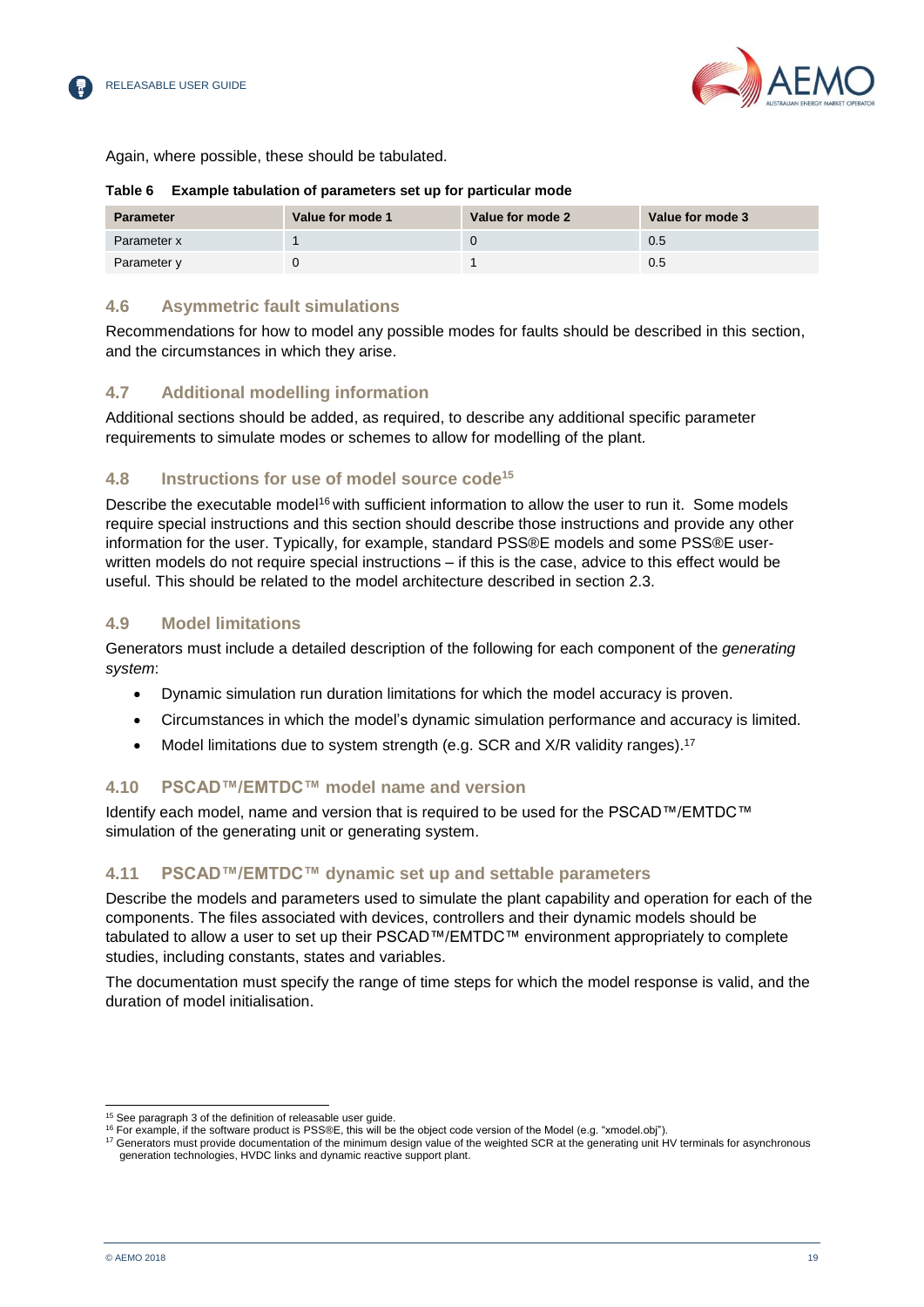



### <span id="page-19-0"></span>**5. References**

References to external documentation should be limited to provide validation or additional, non-critical information only. All model source code and parameters, and instructions to use these should be contained within this template.

Any reference material should be provided to AEMO with the releasable user guide.

# <span id="page-19-1"></span>**Appendices**

These are the appendices that could be added to provide further details on the information contained in the releasable user guide. Any specific code or strings should be included as appendices.

### <span id="page-19-2"></span>**Appendix A – Model parameters and values description**

This is a placeholder for detailed tables and charts referenced in section 4. It is up to the Generator how they wish to provide this information.

Provide a description of all parameters used in the model, or in the model source code, including those in strings and scripting.<sup>18</sup> This appendix should be used to describe any outstanding parameters.

# <span id="page-19-3"></span>**Appendix B – DYR settings string**

The DYR string allows for the dynamic modelling of the generating unit or generating system.

All parameters in the DYR string should have been described in section [4.4](#page-17-0) of this template. If any are outstanding, please place definitions in Appendix A.

# <span id="page-19-4"></span>**Appendix C – Site specific scripting**

Any additional scripts that allow for the model to be used in PSS®E, including that used to automate the execution of a sequence of activities that are specific to the generating system can be included and, if so, should be described as to their operation.

# <span id="page-19-5"></span>**Appendix D – PSS®E snapshot of load flow**

A single line diagram of the model in PSS®E with load flows should be included for reference.

#### <span id="page-19-6"></span>**Figure 3 Placeholder for PPS®E snapshot of load flow.**

l <sup>18</sup> See paragraphs 1 and 2 of the definition of releasable user guide.